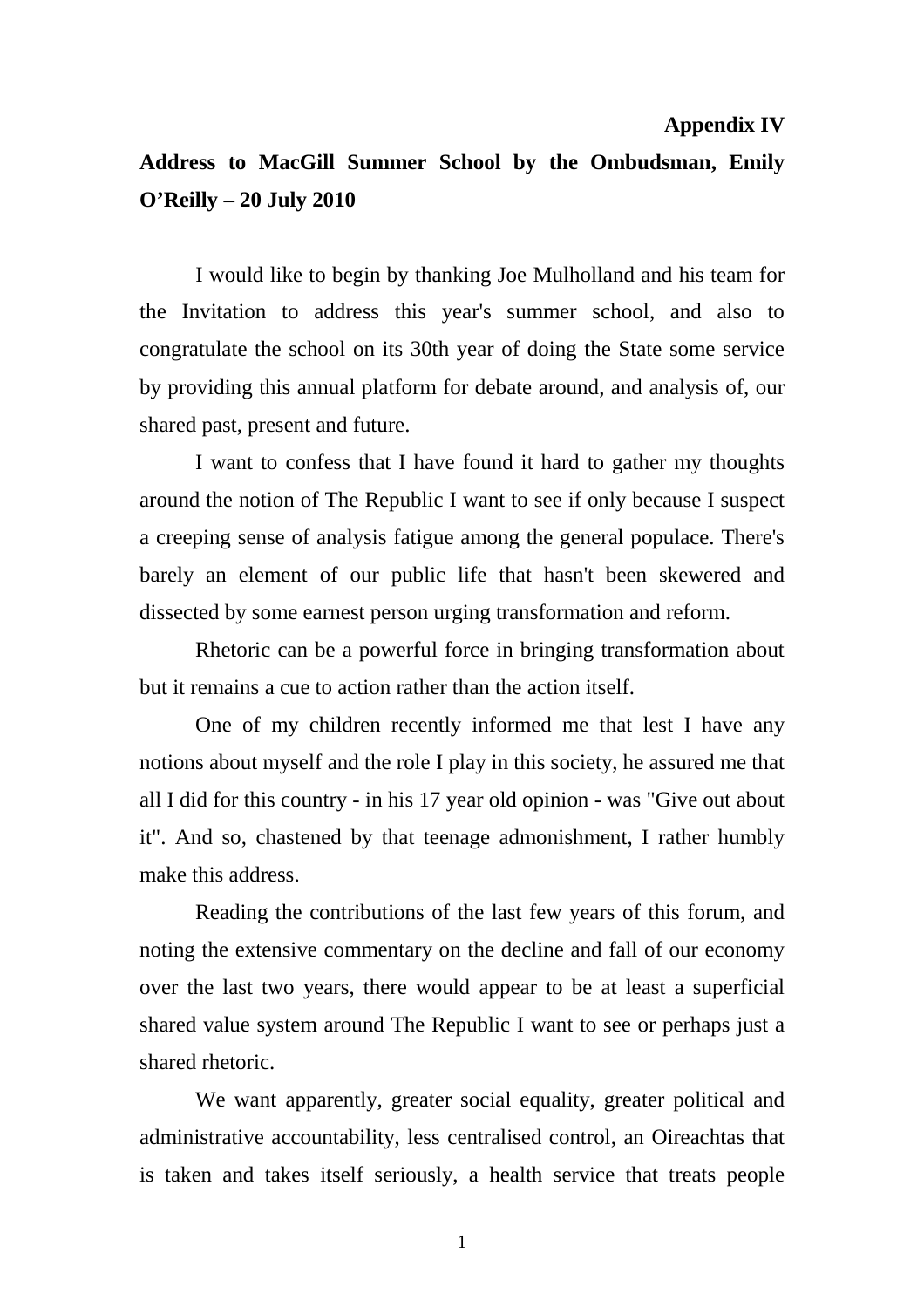because they're sick and not because they've more money than other sick people, an education system that frontloads services for the very young disadvantaged, a prison system that does not further brutalise and dehumanise its prisoners, mental health provision with individual human dignity at its core.

And that's all very well. Most of us could find broad agreement around those issues. Indeed there's hardly a politician or head of a public body that hasn't espoused one or all of them. And if those outcomes don't happen, haven't happened, whether in the boom years or now as the downturn has us by the throat, we really do need to examine why.

And I would suggest that the key to unlocking the secret of this national failure is not to talk about The Republic I want to see, but perhaps rather The Republicans I want to see. Because on a small island, with a small, largely homogeneous population, free elections, unrivalled access to our public representatives, we have to assume that the institutions and the institutional behaviours that have developed since our independence, have come about because we have willed them into being. The ould enemy has long since departed this Republic. And while we still cling to the coat tails of repression as a catch all excuse for everything that ails us, we the people are in charge of our own destiny and have been now for a very long time.

Last year, in the wake of the publication of the Ryan report on institutional abuse of children, I said, "It is strange at times to observe some of the reactions to the report as though this new liberal, compassionate, progressive generation of the 21st century were alien observers of a new and horrible land. Some appear like shocked US soldiers stumbling into Belsen at the end of World War 2. How could this have happened, they wondered, what monsters did this?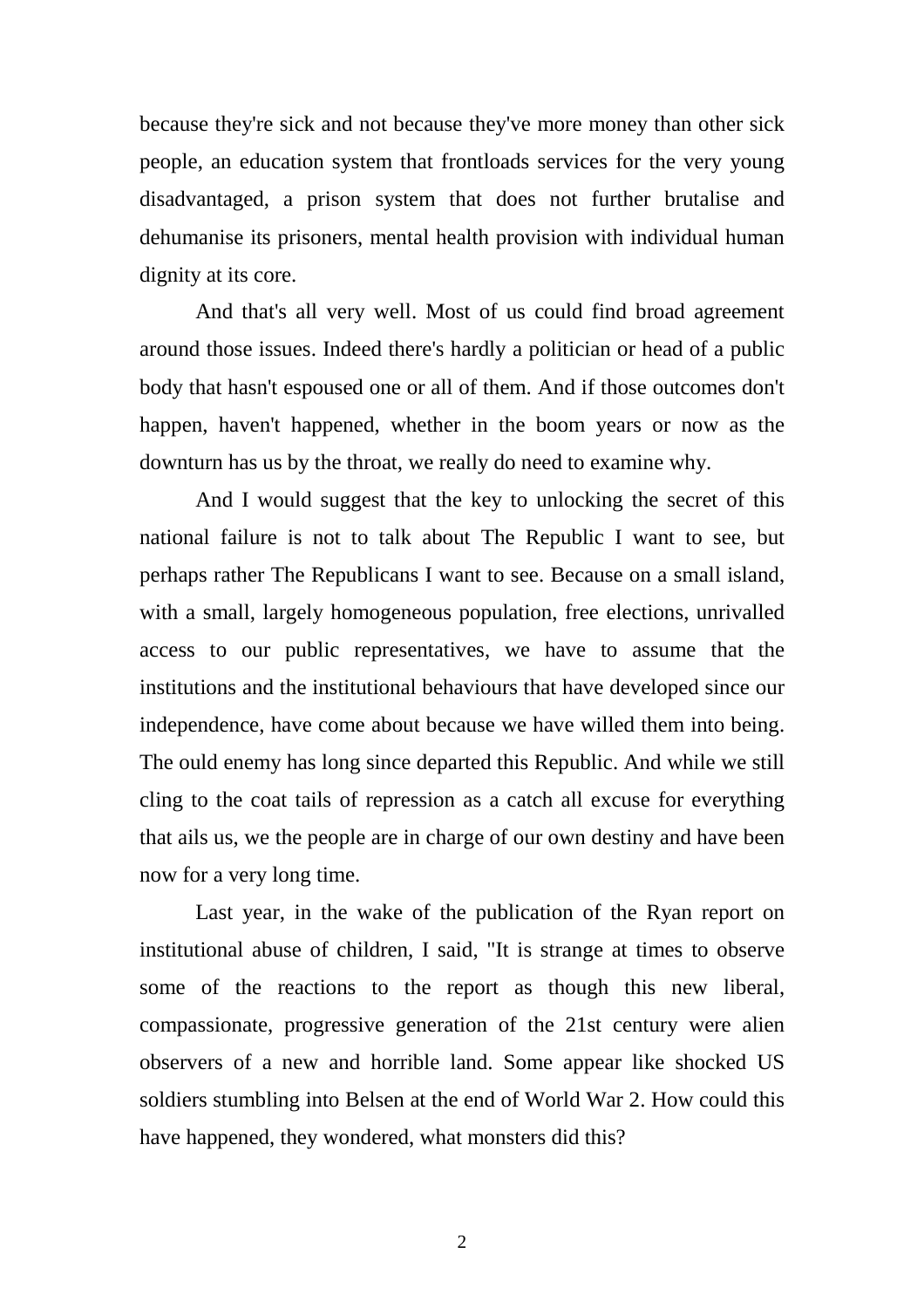The horrible truth of course is that there was no other, the monsters lived among us, some of the monsters were ourselves, no one invaded us and performed those execrable acts on our children, we did it all on our own. If things were hidden they were hidden in clear sight, the crocodile lines of boys and girls that streamed out of the institutions, the certain knowledge that corporal punishment at the very least was practised therein, the incarcerated Magdalenes in their Madonna blues and whites who walked the open streets of towns and villages in Church processions. Judges knew, lawyers knew, teachers knew, civil servants knew, childcare workers knew, Gardai knew - even the ISPCC knew. Not to know was not an option.""

Last week, in the Irish Times, journalist Michael Viney recalled how he had written about these institutions, the borstals and reformatories, in a series in 1966. Nobody who read it at that time could have been left in any doubt about the Horrors that lay within those places. Young boys spoke of beatings and rotten food, of starvation rations and most of all, of the cold that paralysed small hands and feet. Viney remembers a single letter in the Irish Times in response. As one survivor of those institutions noted in a recent documentary, "I remember the crying, the screaming of the children. I remember it all, but no one gave a toss.'"

I make the point to highlight the collective collusion in the atrocities of those days, and how in a single generation, a phenomenon that was banal and commonplace was transformed into national shame and jaw dropping horror.

The downturn has highlighted a more up to date version of our capacity for denial and perverse groupthink.

In recent weeks, two men have moved centre stage to wear the mask of popular villian - former Anglo Irish Bank Chairman and CEO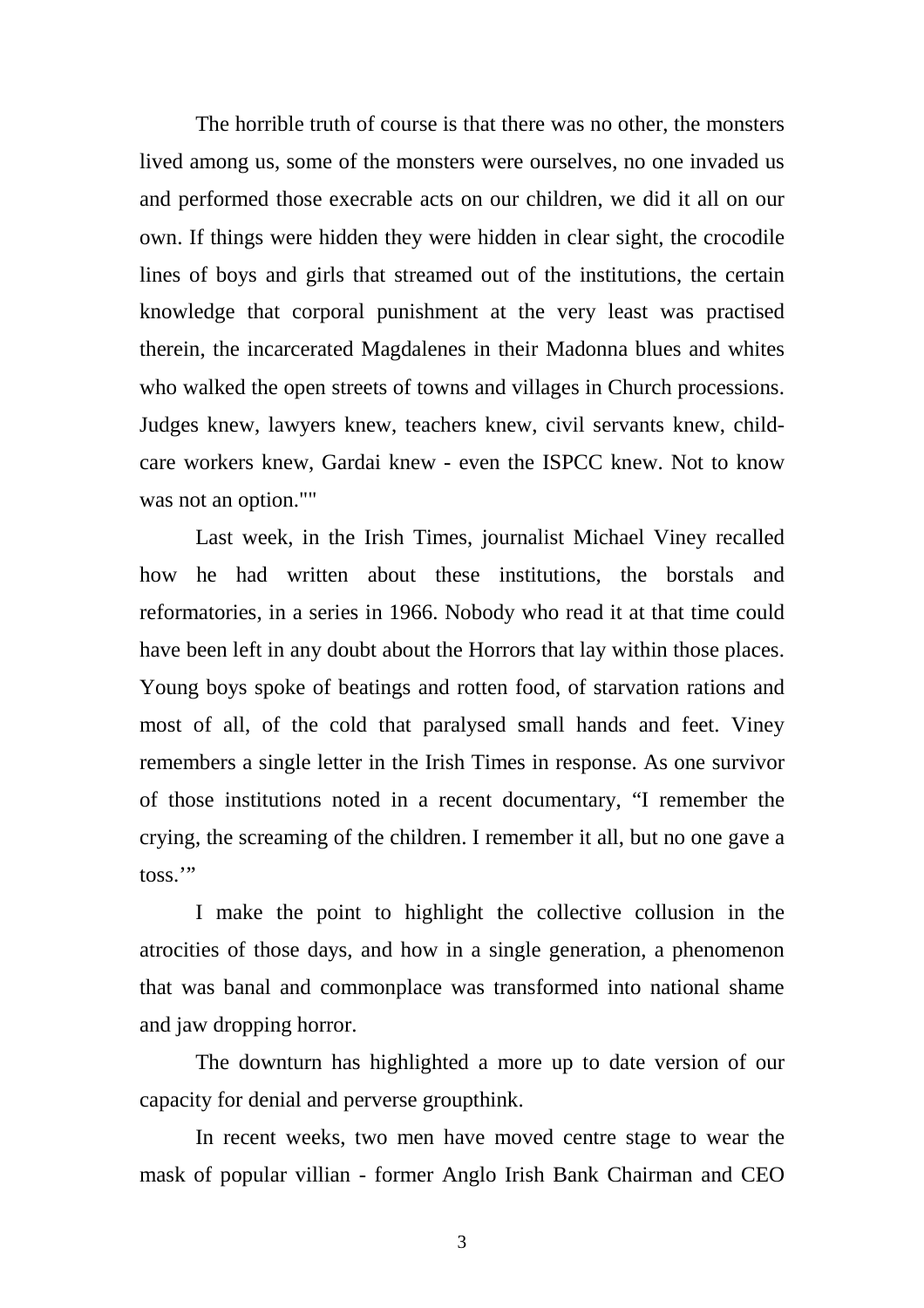Sean Fitzpatrick, and former Financial Regulator Patrick Neary. But neither man acted or failed to act, alone. If it takes a village to raise a child, it certainly takes a political and administrative system madly in thrall to a lunatic economic fantasy, not just to produce men like Fitzpatrick and Neary, but to allow each of them to thrive.

In September 2005, peak boom year, a country afloat on champagne and swagger, Sean Fitzpatrick, was invited as guest speaker to a property advertising awards dinner in Dublin. Great was the anticipation of Mr Fitzpatrick's address. One newspaper noted, with obvious approval, ""Sean Fitzpatrick, reputed to know every development site in the country - has been a loyal supporter of the property industry down through the years, but particularly when other banks shied away from loaning to the men in hard hats. Developers will be anxious to hear his views on the property industry and the likely prospects for the future.""

In the event, Fitzpatrick went down a bomb with the 400 strong crowd, wowing them with an evisceration of the evils of over regulation, excoriating RTE for giving a soapbox to Eddie Hobbs and his Rip off Republic series, lamenting the agendas of those who would seek to further tie the hands of buccaneers such as himself and his property developer and banker pals. ""Why would they want to do this"", Sean pleaded, ""What has been done here over the past decade that demands such a reaction? Where is the line up of failed companies with shareholders who've been ripped off and left bemoaning the lack of due care and attention by feckless directors.""

That was 2005. Two weeks ago, as bankruptcy loomed for Fitzpatrick and we edged ever closer to the real truth of the cost of bailing out his failed bank, a clip of Sean repeating those views on radio, was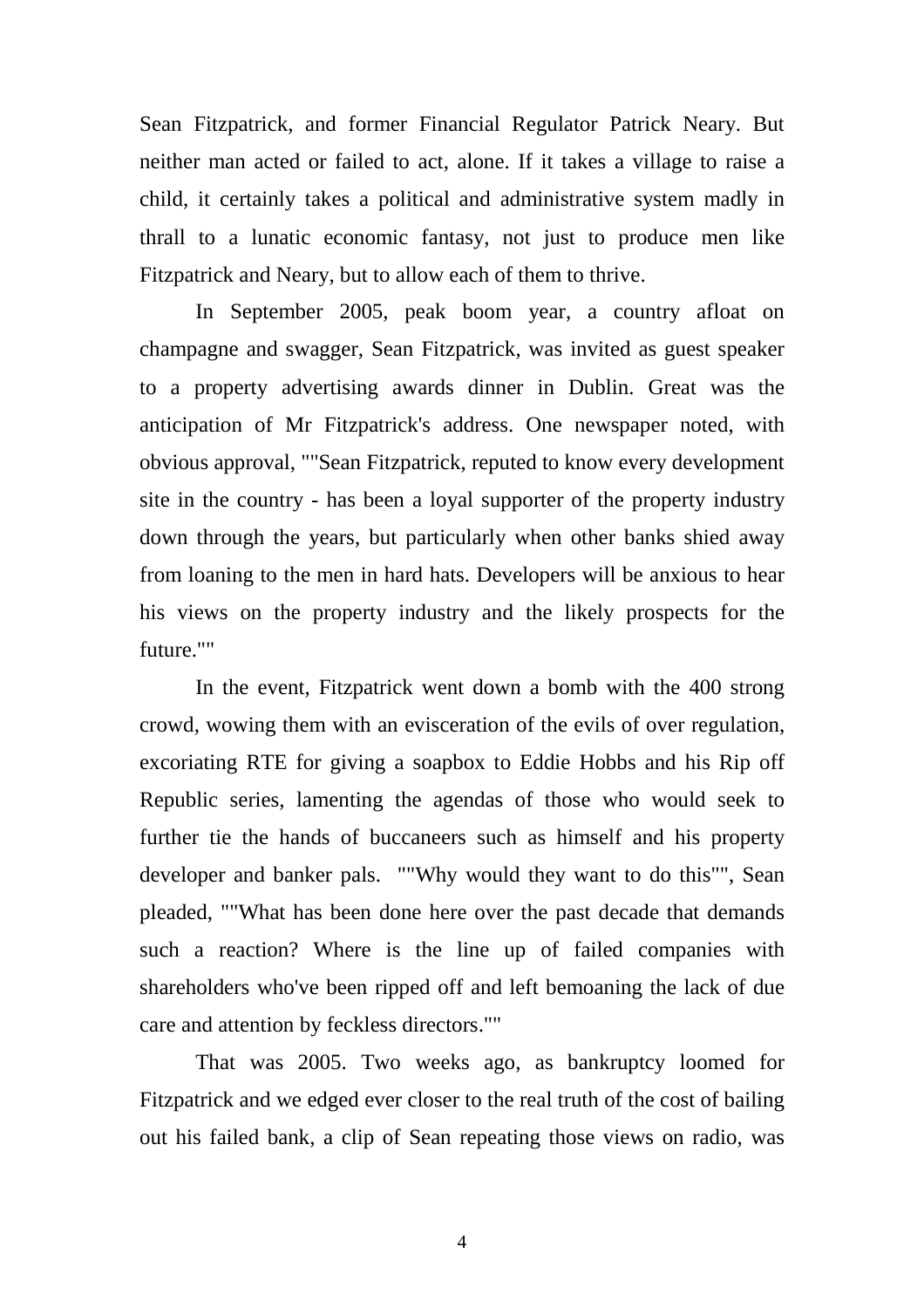replayed . Clearly we were all meant to nod ruefully at Fitzpatrick's 2005 remarks and note the irony.

Yet, when he made them first on that November night, as he and his dining colleagues wallowed in the fruits of the reckless decisions that have crippled this country, the headline on the following day's paper was ""Challenging and thoughtful - what makes a winner?":

Clearly the details of what Sean and his pals were doing behind the scenes could not have been known to most people at least in that room, never mind the wider public. But it is instructive nonetheless to glance over the headlines on the Sean Fitzpatrick story in the boom years and ask oneself, why did so few people scream that this was too good to be true? A random sample:: ""Anglo shares surge as profit rises by 28%,"" Anglo Irish directors make \$9.1million, """Fitzpatrick a hard act to follow."" ""Fitzpatrick to leave on a high as Anglo surge continues'.

 Or when he sneered at those who would come in and want to pore over every figure in a potential transaction. ""The last thing I wanted, ""he said in an interview ""was a grey headed customer coming in with a notepad and pencil and asking how much we would charge to do such and such...We only wanted to play at the sexy end of the market.. Other bankers would mutter about us, Of course Anglo take a lot of risk. I never saw us taking a big risk at all."

The delusion was widespread. Google a random two years of the boom and observe what is thrown up. House prices up 270% - a headline from 2006. SSIAs to assist in soft landing - headline from same year. Irish banks well-placed for long time returns - ditto.

Of course there were other voices, but by and large they were drowned out and they were drowned out because too many of us were swept up in a collective narrative around our wealth, our entrepreneurial genius, the self satisfied and satisfying glow that spread across the globe.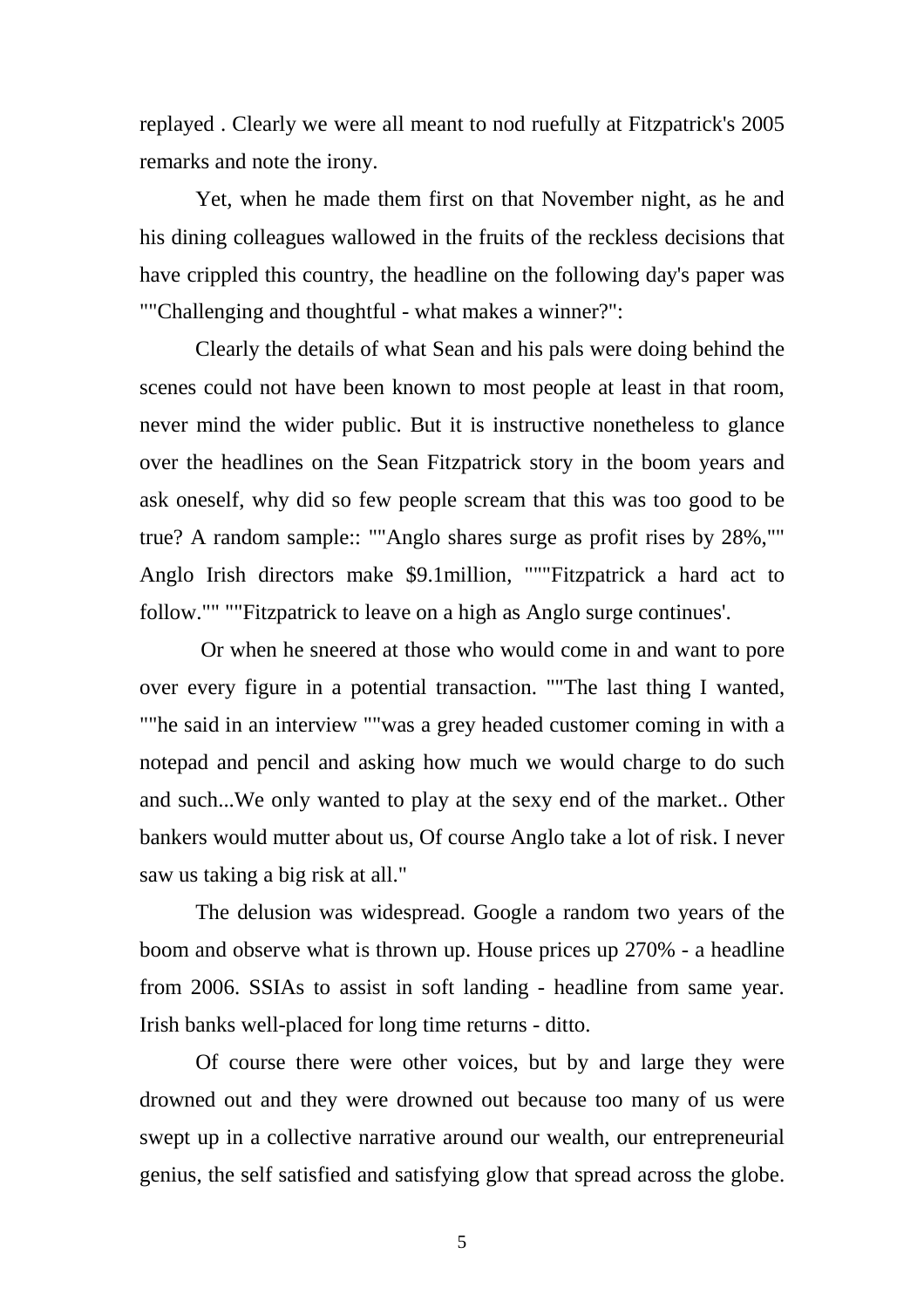We were in love with that fairytale about ourselves and the bad fairies were very quickly shown the door, even if David McWilliams resolutely refused to leave.

When the Central Bank and other international agencies warned against the potential of the bubble to cause financial havoc, uber confident economists, attached to some of the most prestigious firms in the state, trotted out to say, that well if the housing market went soft, state infrastructural projects would take up the slack. How the state was going to afford the projects if the revenues generated precisely by the property boom were to collapse, was never addressed. No cloud was allowed to blot out that boom time sun.

We were living out 21st century Tulipmania, reprising the 17th century hyper inflated Dutch market in tulip bulbs. Charles McKay in his 1841 book, Extraordinary Popular Delusions and the Madness of Crowds, wrote,

"At last however, the more prudent began to see that this folly could not last forever...It was seen that somebody must lose fearfully in the end. As this conviction spread, prices fell, and never rose again. Confidence was destroyed, and a universal panic seized upon the dealers. A had agreed to purchase ten Semper Augustines (a type of tulip) from B, at four thousand florins each, at six weeks after the signing of the contract. B was ready with the flowers at the appointed time; but the price had fallen to three or four hundred florins and A refused either to pay the difference or receive the tulips. Defaulters were announced day after day in all the towns of Holland. Hundreds who, a few months previously, had begun to doubt that there was such a thing as poverty in the land, suddenly found themselves the possessors of a few bulbs, which nobody would buy, even though they offered them at one quarter of the sums they had paid for them. Many who, for a brief season, had emerged from the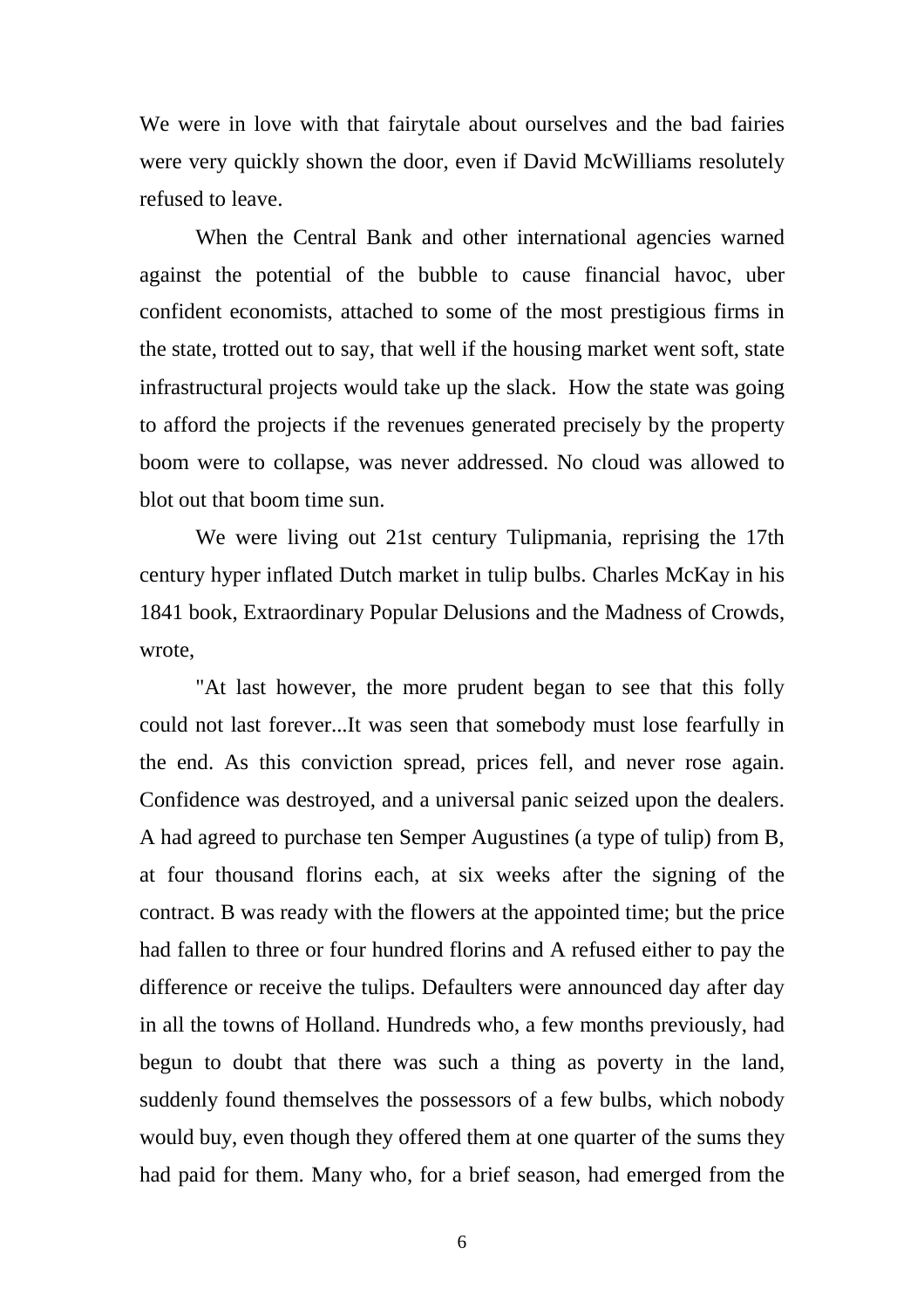humbler walks of life, were cast back into their original obscurity. Substantial merchants were reduced almost to beggary, and many a representative of a noble line saw the fortunes of his house ruined beyond redemption."

I don't need to point out the analogy. But as we sit in this lovely part of our country and enjoy this week, we should know that the horrible human cost of what we have gone through isn't just about the loss of material wealth. Last week, my 20 year old daughter told me that the father of an acquaintance, a beloved father of four children, had taken his life. Was he a businessman, I asked, had he lost in the crash. He had, she replied. I read later of the despair he had voiced to a friend in a telephone call just moments before he had taken his life. And that story has been repeated over and over again in the last 18 months. One report at the weekend claimed that in a recent, single day, eight men with similar stories, had committed suicide.

So, in a very short period of time, we have gone through an entire boxed set of national narratives. For many many decades, the narrative told of the most religiously observant people in Europe, high mass attendance, precious little clear blue sky between the democratically elected national parliament and the Catholic Church Hierarchy, a charming race, simultaneously pious and endearingly feckless that entranced everyone who met us and made us feel good about ourselves.

That particular fairy tale fell apart when we realised that we emerged clean and holy and shining into the light only because we buried the bits that didn't quite fit the narrative into dozens of brutal and brutalising institutions the length and breadth of the country. It fell further apart when the story of the mass institutional collusion in the ill treatment of the people in those places was laid bare in the Ryan and Murphy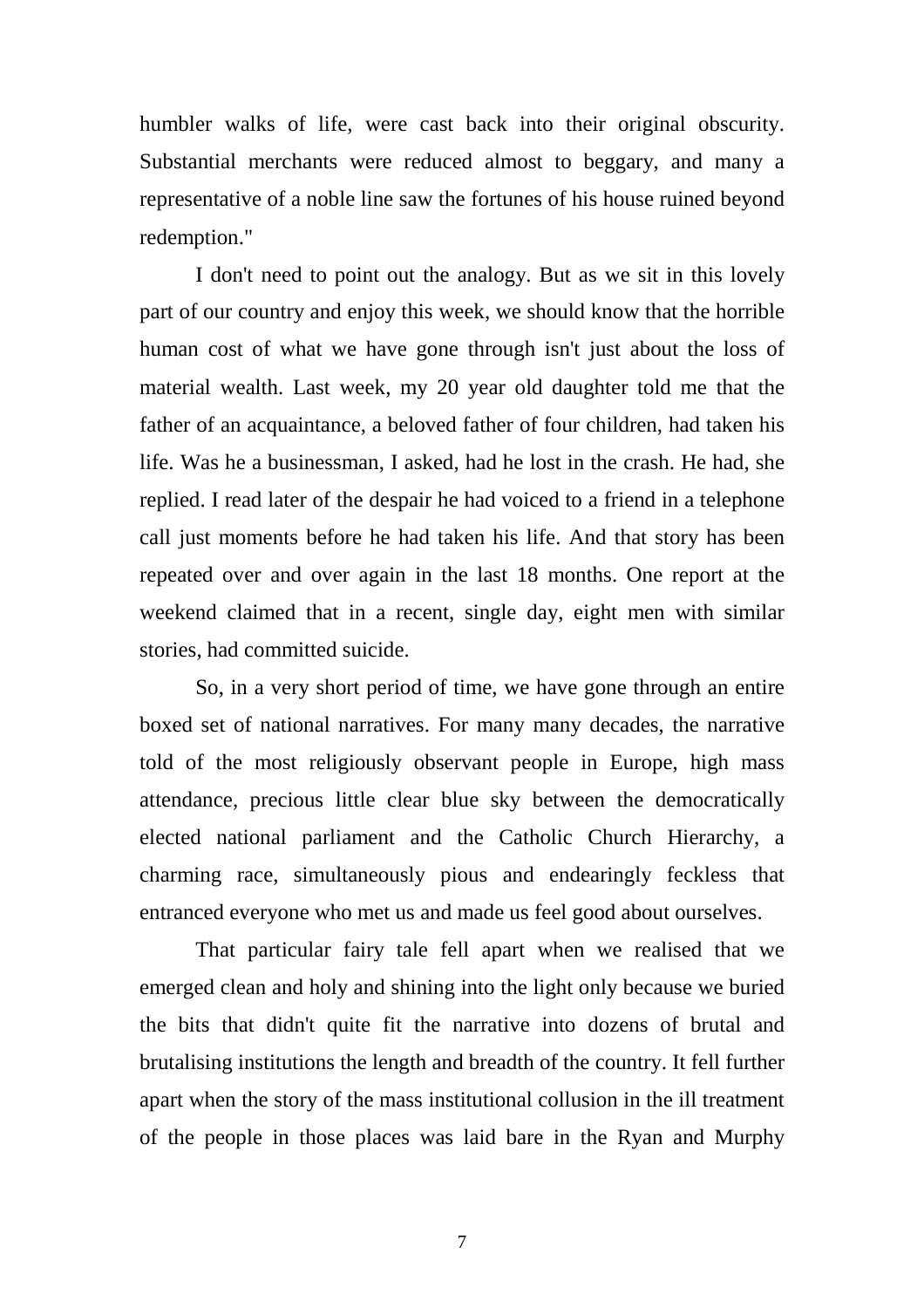reports respectively and through the earlier pioneering work of journalists such as Mary Raftery.

The next narrative involved a tiger, house building on a par with European post war reconstruction and a notion of ourselves as commercial and entrepreneurial geniuses capable of breaking, with impunity, every long held economic rule in the book. And you don't need me to tell you how that one ends.

And so we enter into our latest narrative with no one yet quite sure of the plot line. We now look in horror at the ourselves of just 18 months ago. The indulged excesses of the tiger years, now appear like the actions of a people not just naive and infantile, but ruinously stupid.

Five years ago, when we were going through narrative number 2, the rich as Croesus one, I spoke at the annual Ceifin Conference in Co Clare, and I asked the question, what is the real us> Were we real I wondered when we crammed the churches, or were we real then - in 2005 - as church car parks lay abandoned and we giddily anticipated the arrival of IKEA on a side road off the M50. I wonder now, when we're neither particularly religious and certainly no longer rich, what version of our national psyche will emerge, what new persona, what new set of clothes are we going to wear?

As Ombudsman, I am privileged from time to time to have a bird's eye view of our little piece of the world; I observe housing, and education and health and while my role is confined to finding cracks in the administration, I also note the deeper fault lines in the system when things go wrong and if I go really deep I can observe that the most serious of those fault lines relates directly to our own national psyche, to our emotional DNA.

In my view, in recent years, that fault line revolved around the elevation of private interests and private pleasures over and above the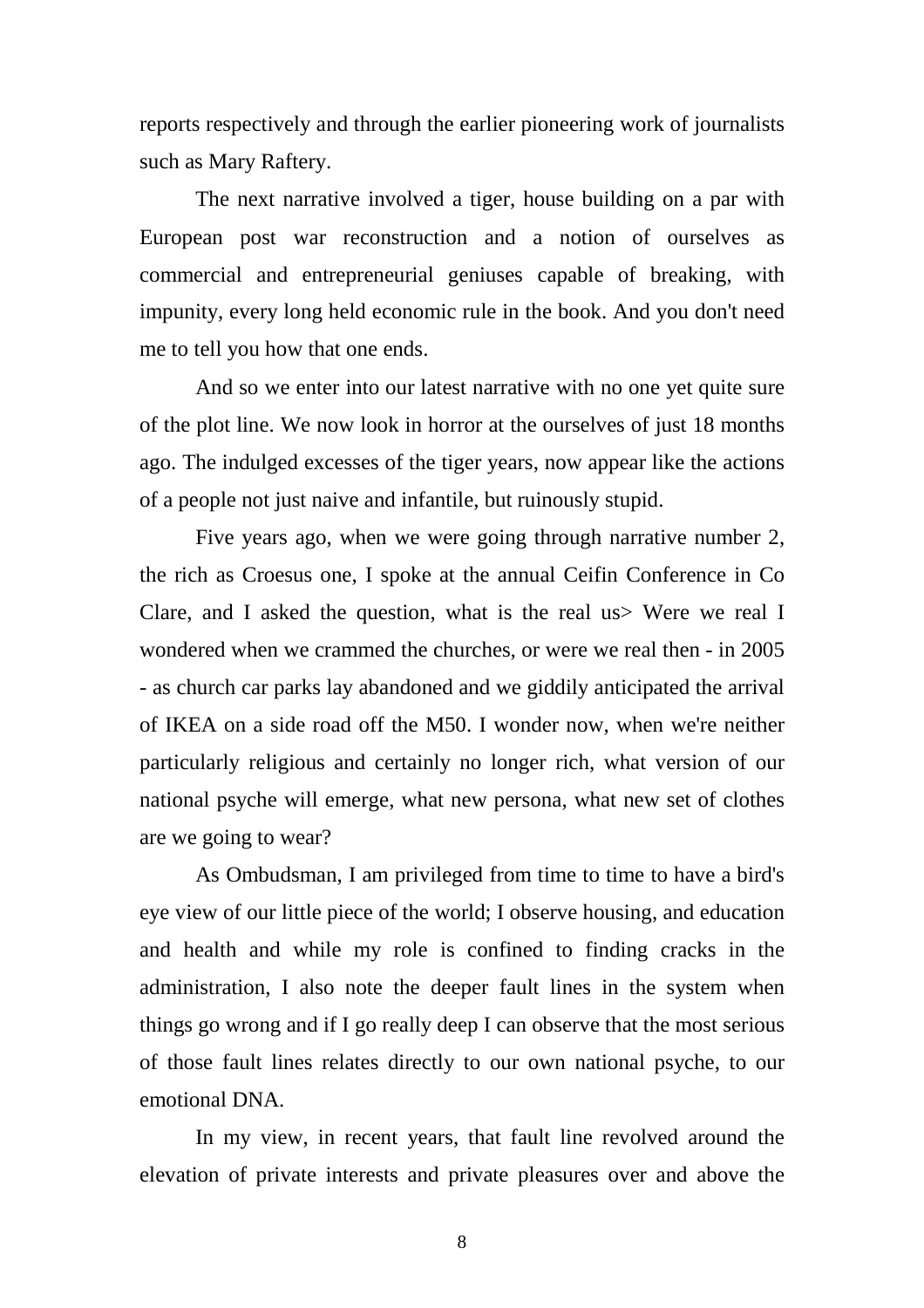national, the public interest. Throughout the boom, in many areas of our national life, we came very close to the embodiment of the Thatcher dictum of there being no such thing as society.

That may well be an historical hangover. The British may have long since abandoned these shores - or most of them - but there are nonetheless Irish citizens who act as though the landlord is still calling round with an eviction notice in one hand and a bullwhip in the other. This mindset observes every action of the state to elevate the public over the private interest as an act of imperial oppression. In the 1970s, when the grounds of Castletown House in Kildare were being developed for housing estates and many people cavilled at the aesthetically uncomfortable closeness of the block rows of houses to the beautiful main residence, the developer (Paddy Kelly - now in hock to the tune of 300 million) opined that it was time the Irish people went through the main gate. How easy it is to cow the dissenters with the cynical flash of a tricolour.

Some time ago, I eventually had to abandon a case involving a row relating to a right of way across an otherwise private stretch of heart breakingly beautiful land. By the time a cowed Local Authority was forced to act against the erection of very ugly fencing, blocking off beach access, it was too late for legal enforcement action to take place.

 Years passed while my Office wrestled with the matter to no avail. In effect the Local Authority refused to act for fear of the wrath this might incur in the local community, where the man's neighbours and others appeared determined to defend his right to the land, to his private property, irrespective of the damage caused to the wider public interest. The legal advice afforded to the council spoke of the ""emotive"" nature of land ownership in that county, of the Land League, Parnell and Captain Boycott. The fact that whatever action the authority might have taken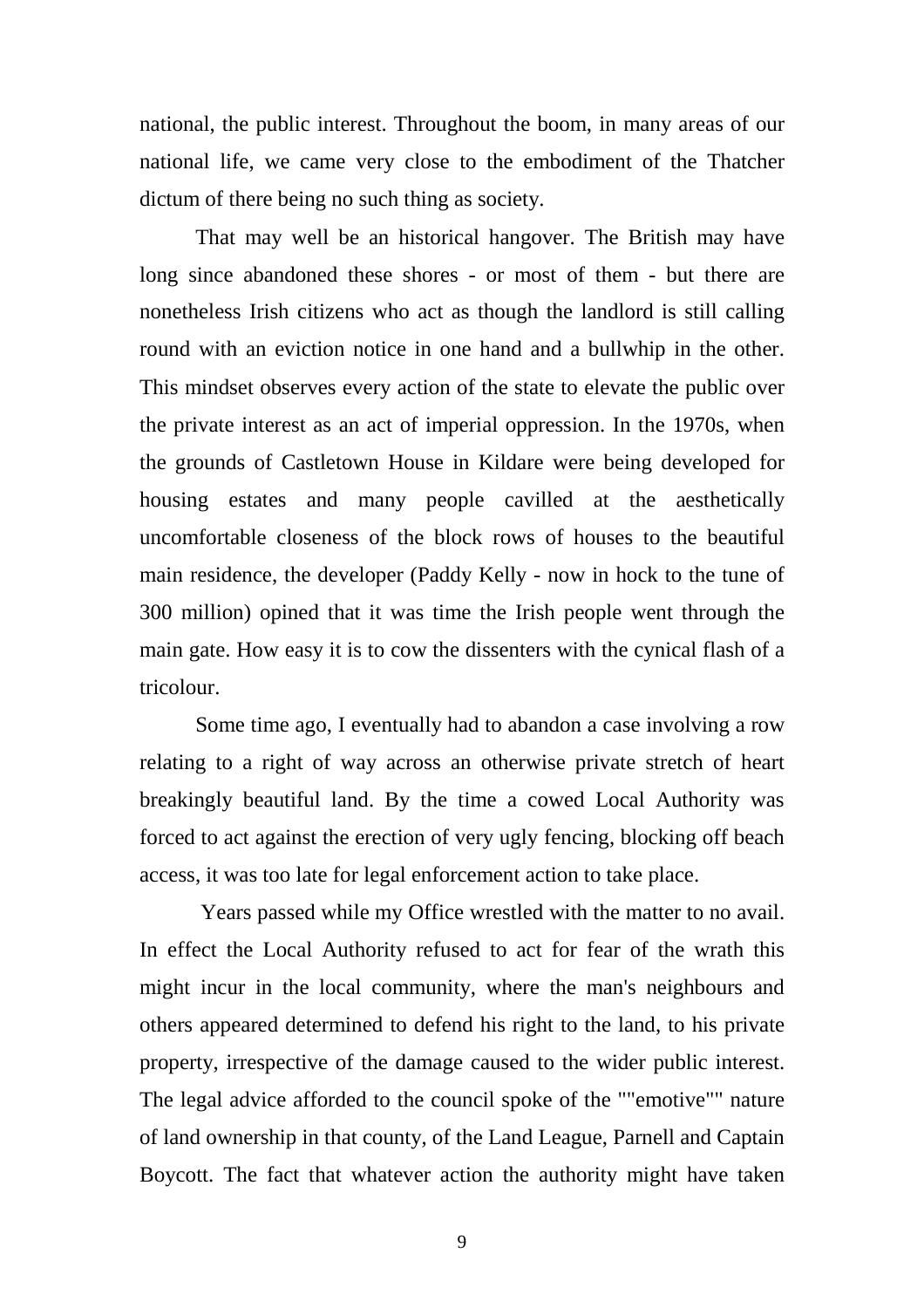would have been sanctioned by the sovereign parliament of an independent sovereign republic was, apparently, irrelevant. It sometimes seems to me, that whenever the constitutional right to private property is invoked, that bit in Bunreacht na hEireann about it having to be in accord with the public interest, falls off the page.

The desecration of large parts of the countryside throughout the boom years as isolated fields and boreens became built on development land, can, in my view also be traced to this national desire to hang on to and to exploit private ownership for dear life. Once the ingredients for turbo charged development were in place - from tax breaks to low interest rates - to a very blokey testosterone charged face off between the banks for pole position, the land and money grab was on.

How difficult it would have been for any government - once the genie had been unleashed - let alone any vulnerable county councillor to cry halt to the sovereign right of the sovereign people to make as much money out of the land as possible irrespective of the lunacy of an almost inevitable over supply, not to mention the architectural ugliness and unsuitability of much of what was built, the infamous ghost estates that now await either NAMA or the bulldozer.

So, again, what is our latest narrative going to look like with now the national coffers as well as many of our churches, largely empty. What new notion of ourselves can we spin? Ever since the downturn, there has been a rash of calls mainly from political leaders, for the need to exhibit patriotism, to put our collective public interest before private interest, to show solidarity with each other. No one can argue with that and indeed a great deal of national solidarity has been demonstrated with people willing to take large pay cuts and reduce their standard of living in order to help to fix the economic crisis. But if we are to follow that through and use that call to transform our public services in a way that truly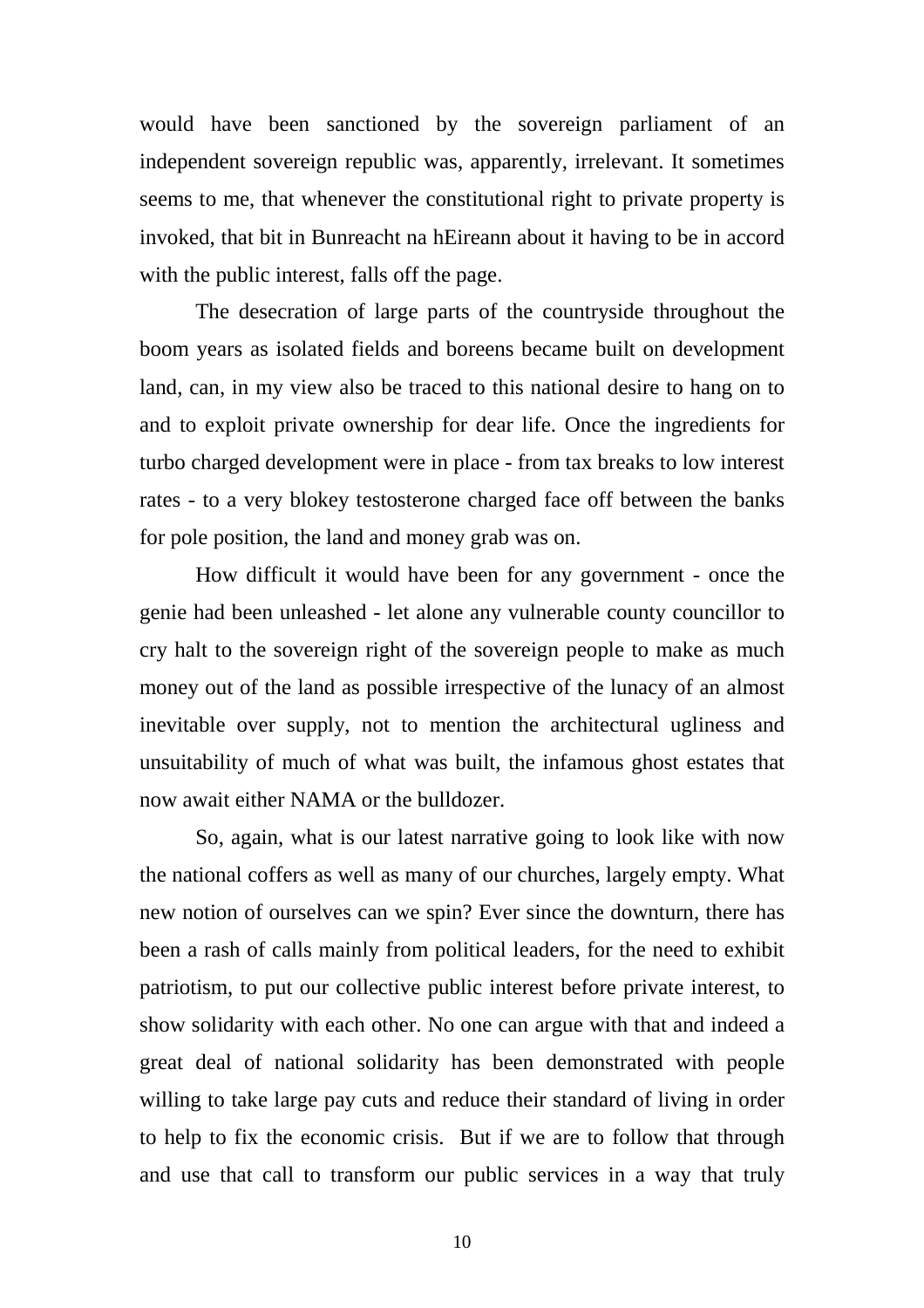serves the collective interest, we need more than the stoic acceptance of a cut in take home pay.

Because it takes a while to do a 180 degree turn from a culture that as recently as 18 months ago considered precisely the private interest as a cardinal virtue. The elevation of the market economy to demonstrably dangerous levels, the Olympian pursuit of profit through rampant, reckless development, the subsuming of the public interest vis a vis planning and other matters to allow that rampant development to continue at any cost was the model we were conditioned to accept. A generation has effectively been wet nursed in greed and self-interest and it will take great commitment and public leadership to turn that around, if indeed it is the intention that it be turned around. -

We have always fancied ourselves as people with a great community sense, a community that looks out for each other and cares for each other and that is very true in very many instances whether as witnessed by the fabulous work of the GAA in binding communities together, the communal outbreak of grief and solidarity following the tragic deaths of eight men in this very county last week, and many other such examples where the community reaches out to protect and to support.

Yet from my vantage point, it is clear to me that the fault lines in our health service, in our education service, in institutional care for prisoners, for the elderly, for the intellectually and physically disabled, lie precisely in the absence of a shared, communal, public value about what precisely we expect the State to deliver to all of these vulnerable groups. Let me be clear about what I mean about public values; I mean that part of our shared lives that we will attempt to protect and defend irrespective of what the market is doing at any particular time; that part of our shared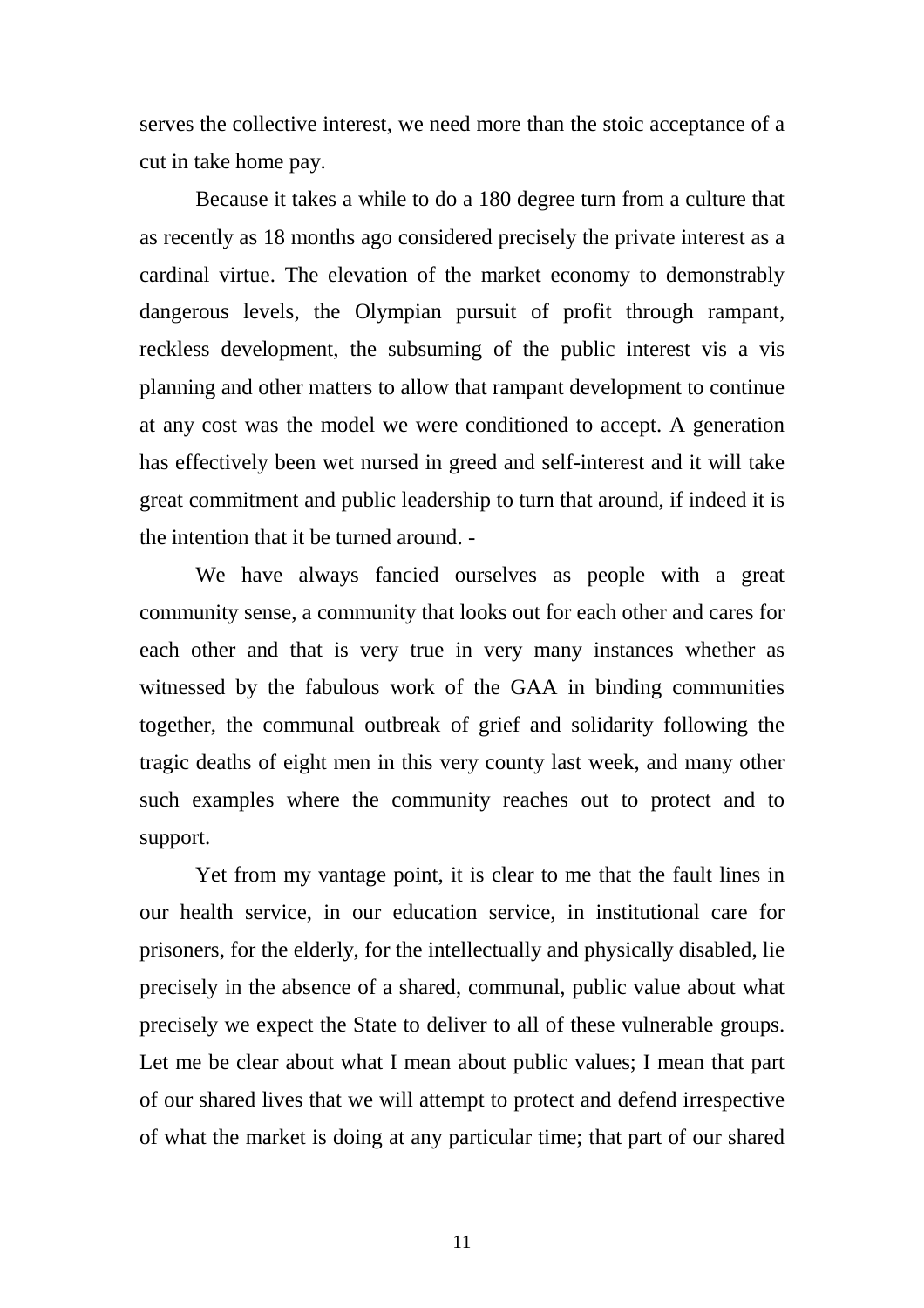lives that we value as a community, and not as a set of individual economic units.

Let me take one example, long term care for the elderly, nursing homes. I will shortly publish an investigation report into the operation of this sector by the Department of Health and the HSE over the last number of years. It will tell of a largely chaotic ad hoc system, in which many people were not alone confused about their rights and entitlements but also suffered years of stress and crippling expense because of the deliberate failure of the system to clarify their rights to public care let alone provide it for them. In many instances people were encouraged to go into private care on the understanding that once a public bed became free - they would move. Yet time and time again, that public bed never materialised and the consequences for families were horrendous.

Elderly men wrote to me, telling how the care of their very elderly mothers had forced them out of their homes. One man, 75 years of age, rented out his home to pay for private care for his mother while he rented a room from friends. Women spoke of the stress of coping with their own children as well as with an elderly parent, scraping together hundreds of euro every week to meet exorbitant private nursing home fees. One woman, caring for an elderly parent at home, was being pressurised to take her brother home from hospital. He needed residential care but none was made available. Another family, despite their relative being entitled to public care, had paid out over euro 40,000 to a private home. Now at the point of retirement, they didn't know how they would make ends meet.

I am aware that the new system - the so called Fair Deal system, the Nursing Homes Support Scheme- will make things a lot clearer and a lot better for many people, but as my investigation will point out, what has effectively happened through the new legislation, is that the State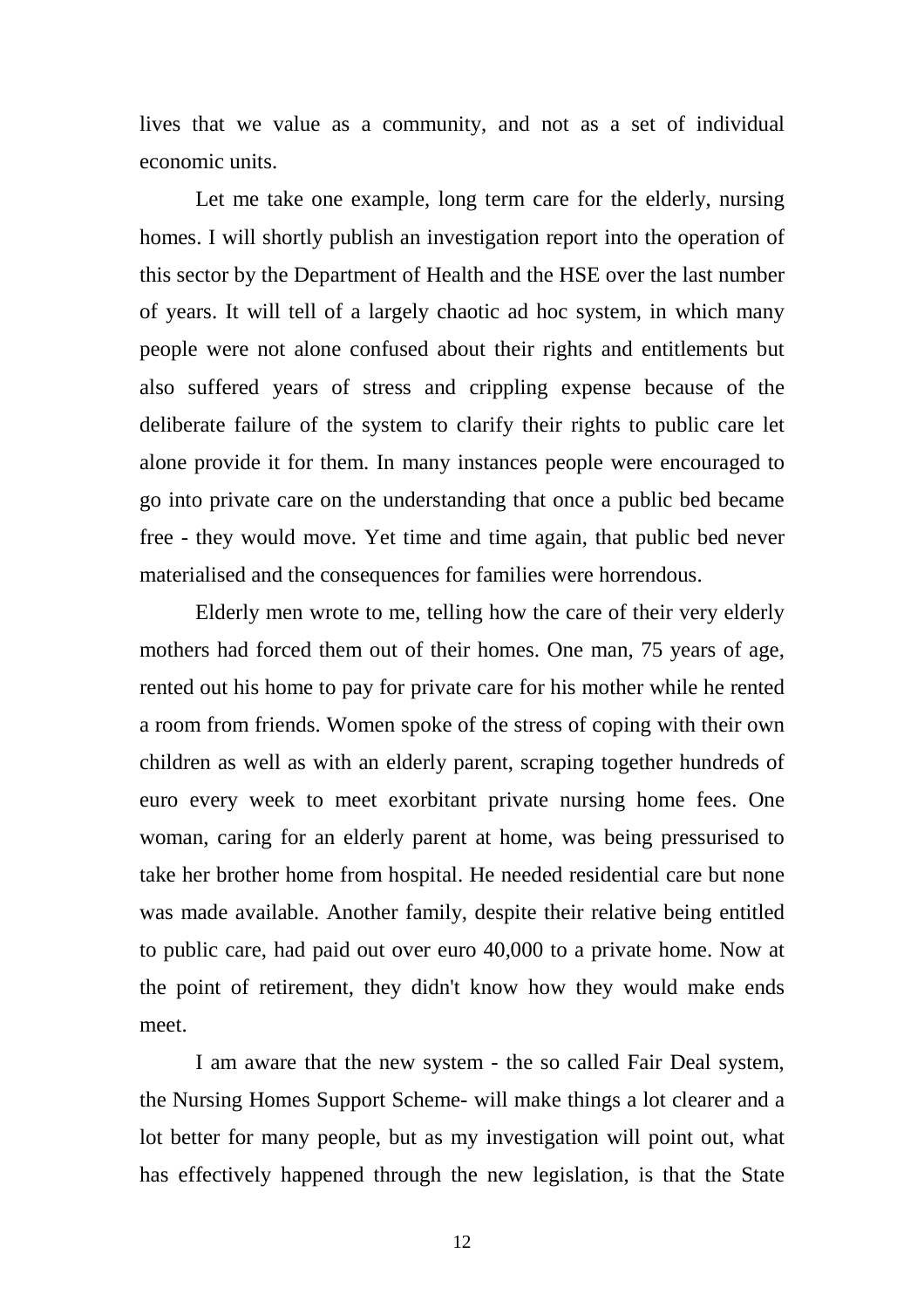believes it has now divested itself of the responsibility to provide nursing home care. The model now is based on the principle that responsibility for long-term care rests primarily with the patient and or family. The State MAY support the patient/family financially but this is subject to the availability of resources and to the individual satisfying a means test. Support under Fair Deal (NHSS) is not guaranteed and the Scheme is not a demand led scheme. If demand outstrips supply then the applicant may be placed on a waiting list until such time as resources become available. There is no legal entitlement to financial support.

The creeping privatisation of the nursing home service is evident from the figures we have collated. In recent years there has been a significant decline in public bed per head of population while the provision of private nursing home places has virtually trebled over the 12 years 1997 to 2009.

My point is not ideological, any scheme, public, private, mixed, if it works and is sustainable that's all to the good. But as a people, we need to ask ourselves whether good care of the elderly is one that we place high on the public value scale and if so, what is the correct public private mix that will guarantee not just quality of care, but sustainability of care. Can the private sector be trusted to look after our elderly; is the dilution of the State's role in the public interest?

Close to where I live is a large former nursing home. For many years during the boom, part funded by tax breaks, it grew bigger and bigger, adding more and more rooms to the original building then, suddenly, it closed down - the residents scattered to I know not where, the house and the surrounding lands primed instead for development. But the move came too late; the house still stands empty many years later, weeds growing up around it, windows broken, a bigger eyesore with every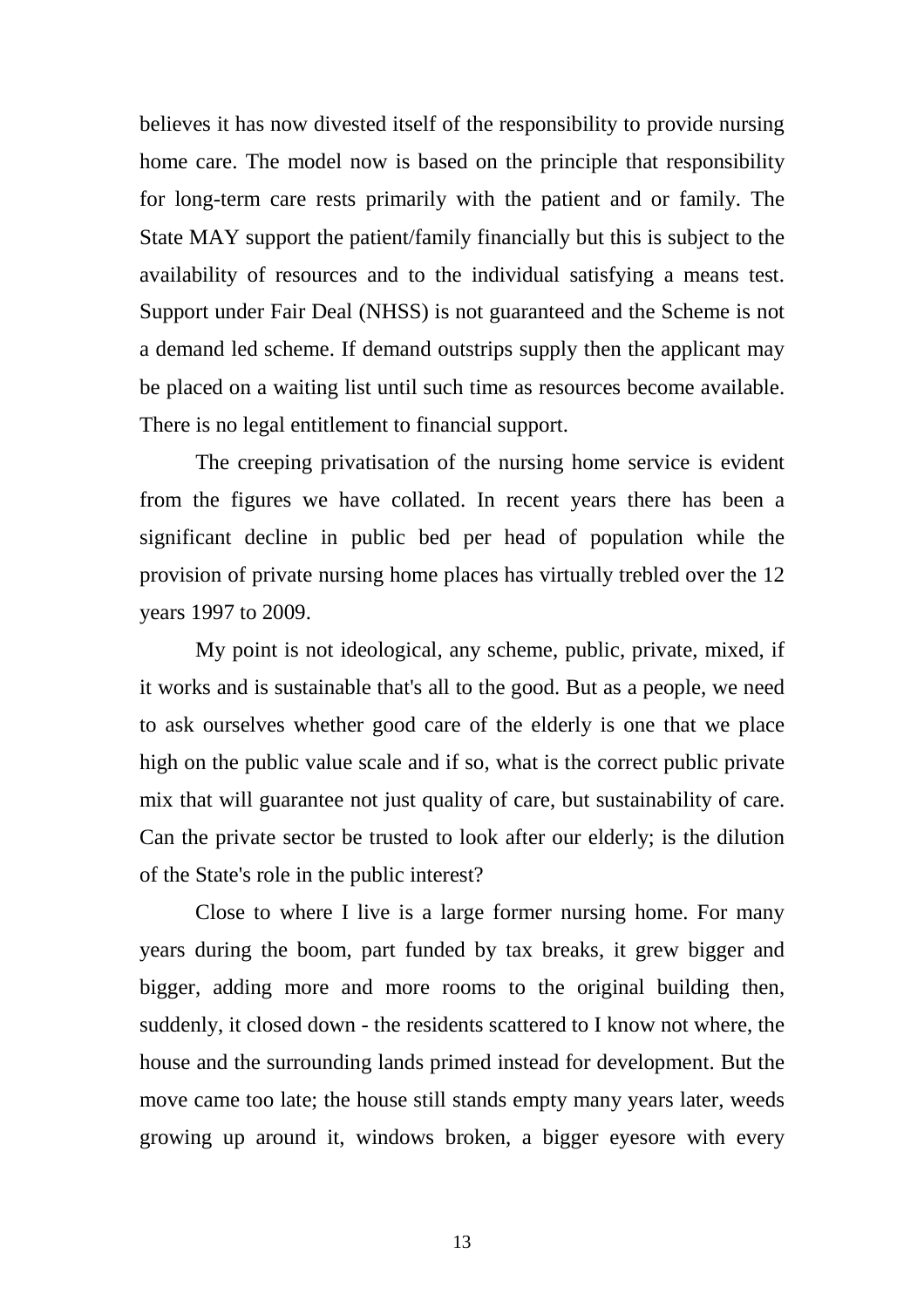passing day the crumbling flipside of the market placed in charge of elder care.

I won't rehearse for you here what two recent retiring prison governors have said about the state of our prisons, dehumanising conditions, drugs, high rates of recidivism etc. The solution to over crowding by the building of a new prison fell apart when the recession hit, as the private part of the public private partnership that was supposed to build it went wallop. But again, this space allows us to ask what our public value around prisons actually is. Do we even care all that much about prison conditions, have we made the connection between a prison centred rehabilitation system and the outcomes in the form of recidivism etc.

A recent article in the Guardian about the low numbers of prisoners in Norway and other Scandinavian countries explored that phenomenon. The conditions the prisoners enjoy, educational opportunities, conjugal rights, sporting activities that reportedly include horseback riding, fishing, tennis and cross-country skiing are exceptional by any standard but the core determinant of the prison regime's relative success, is the public value that underpins it. They can see no point in punishing someone if all it achieves is to wreak further havoc on the people, the moment the prisoner gets out.

An expert on European prison reform Professor Nils Chriteois, told the Guardian that ""having a functioning welfare state has done a great deal, for this makes it difficult to create ""social distance" so that each person feels connected to everyone else and therefore no one gets scapegoated for the troubles that occur. The low prison numbers, he believes, reflect a moderate social system in Norway, and that the only real danger is excess, and the growing divide between those who have and those who have not.""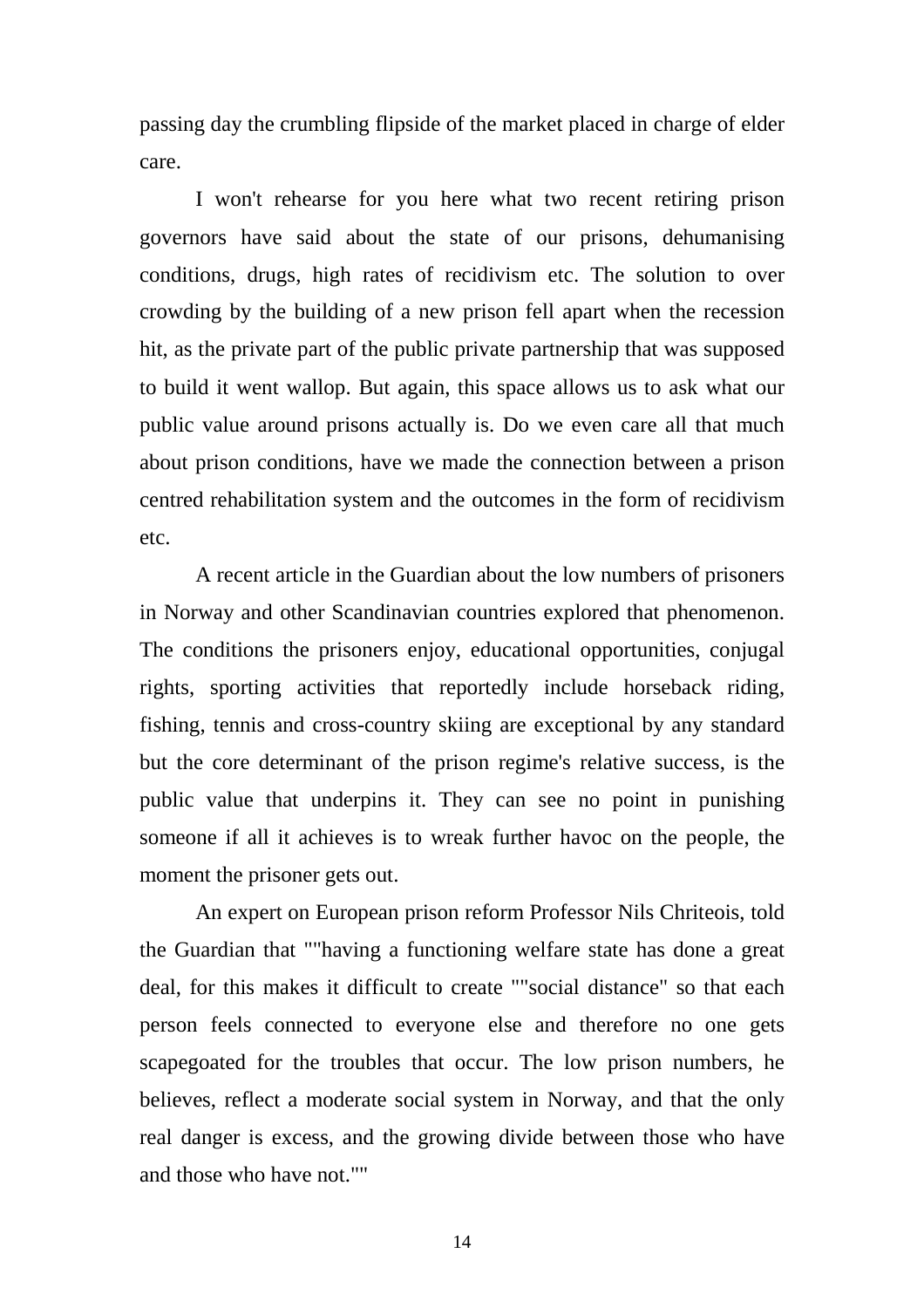Perhaps that is the key word in this debate, moderation,the lack of excess. When we glance back at the narratives I have outlined, what marked both was excess, excessive piety and institutional cruelty in one, excessive greed and a failure properly to balance private and public interest in the other. Again, when we examine the social success of the Scandinavian countries, a culture of old Lutheran moderation and equality emerges as one determinant of the superior health, educational; and other outcomes that those countries largely enjoy. As a people, we have to grow up and realise that, moderation, a greater division of the spoils, may inhibit an individual's ability to create great wealth, but it may equally inhibit the flipside of that, the ruination, even the extinction of precious lives.

As the downturn continues, the State is called upon to do more and more for the citizen, from providing jobs, bailing out troubled home owners, supporting the unemployed. Public service jobs are craved and envied. From a point where the State was increasingly taking a back seat, it is now called upon to provide, ironically at a point when the financial means of doing so are weak. For many years during the boom, the role of the State in a market economy was sidelined, attempts at regulation hissed at by those in the development driving seat. Now, as its citizens seek shelter from the storm, its role is more akin to that envisaged by the poet and politician Thomas Kettle when he wrote, ""The State is the name by which we call the great human conspiracy against hunger and cold, against loneliness and ignorance; the State is the foster-mother and warden of the arts, of love, of comradeship, of all that redeems from despair that strange adventure which we call human life.

The collapse of private enterprise on such a large scale, the failure of urban renewal and prison projects because of the collapse of the private developers that the State had confidently expected to provide, has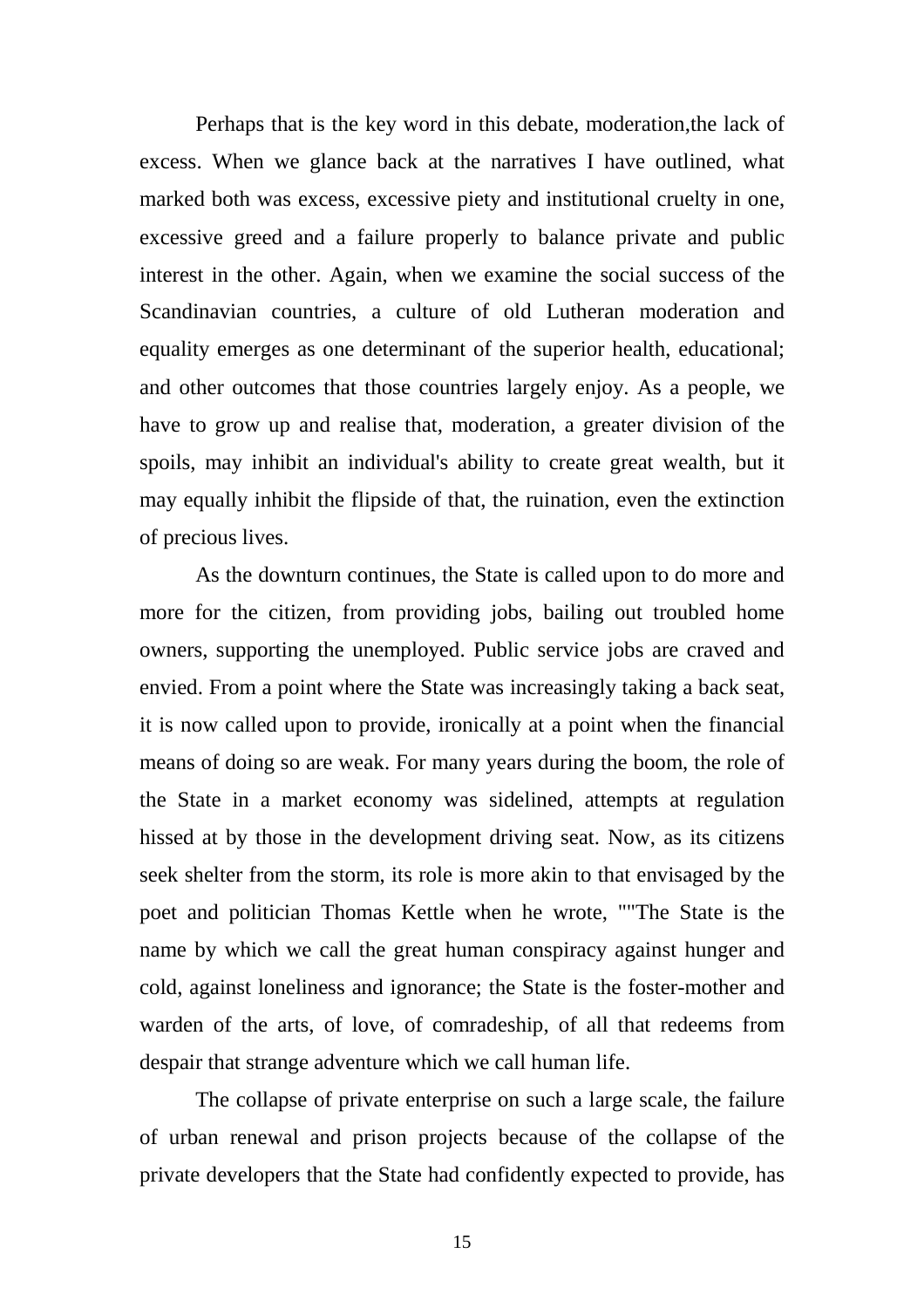taken the scales from our eyes. The economy will undoubtedly recover, but while it does, we should not lose sight of the lesson we have been taught, and before we dive for the handbags again, let us acknowledge that we the people, we as Republicans, can determine the lot of our country for better or for worse. The political class must give leadership and must above all put self and party interest aside when it comes to serving the public good, but that political class takes its cues from us. So when we turn our backs on, or are indifferent to, the old, the disabled, the imprisoned, and the weak and marginalised, why are we surprised when the State does likewise?

This not a call for a return to the stagnant days of the dead hand of the state across everything we do. The market economy, the liberalisation of the economy, drove a great deal of our early economic success. We went astray when development for its own sake diverted creative entrepreneurial energy down a rancid, self-defeating cul de sac. That energy can be, must be harnessed again, in ways that exploit not the land but the genius and creativity of our fabulous children, the potential of our third and fourth level institutions, the natural resources of our country, the potential of the knowledge economy.

Just 2% of our schools currently have access to broadband, a shocking statistic in a country that prattles on about said knowledge economy. The figure compares with over 95% in Scandinavian countries, and contrast our overall broadband distribution with Finland where at the beginning of this month, established a legal right to broadband connectivity to every single household.

One might ask how a country like ours that plays host to global cutting edge IT companies such as Google and Microsoft, allow its children to abandon their 21st technology in the form of mobiles and iphones and Nintendo DS's at the school door and move inside to attempt